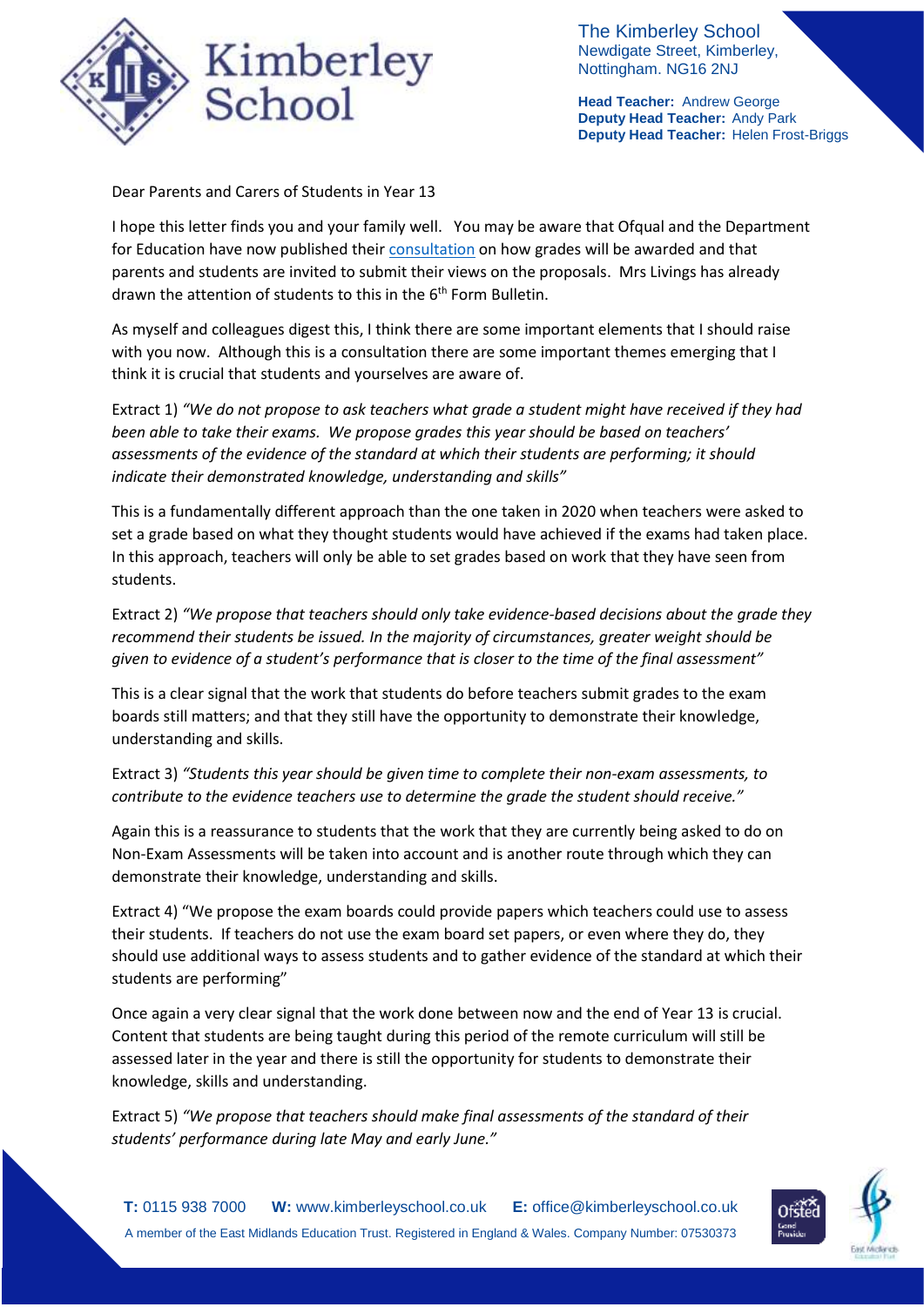If this proposal is accepted then this will mean that students will have opportunities to demonstrate their knowledge, skills and understanding until at least late May/early June.

Extract 6) *"We propose that teachers should not tell students the grade they have submitted to the exam boards on their behalf." "The grades in 2021 will be determined by teachers and then, following quality assurance, the results will be issued by the exam boards, who remain accountable for the results."*

This indicates that teachers will identify grades that reflect their assessment of students' knowledge, skills and understanding. However, they will not be able to tell students what the grade is as this will be subject to an internal and external moderation process before exam boards issue a final grade to students.

# **Timeline**

We do need to be aware that this is a consultation and that the final plans will not be in place until this consultation is completed. There is no timeline for the publication of the plans but it is worth noting that the consultation itself does not finish until 29<sup>th</sup> January. Following any publication from Ofqual of their final plans, we will then have to await further details from each exam board on how this process will work in each qualification. It is only at this stage that we will be able to set out to you in detail how the process will work at Kimberley School for each subject area.

# **What does this mean for my son/daughter?**

I think there is a very simple message for every student in Year 13 at Kimberley School which is that

- The single most important advice that we can give you is that you need to continue to access the remote curriculum and do what teachers are asking you to do.
- You will still have many chances to demonstrate to your teachers what you know, can do and understand in each of your subject areas.
- There is still time to improve your grade.
- Your teachers are still teaching you new content through the remote curriculum and you will still have opportunities to demonstrate that you have understood this; you can use this new learning to influence the final grade you are awarded.
- When your teachers have finished teaching you the content then they will start to use lesson times to revise content you have previously covered; this revision will be really helpful in preparing you for any assessments that will take place later in the year

## **What does this mean for me?**

If my son or daughter was in Year 13 then I would:

- be reassuring them that everyone (Ofqual, Exam Boards and their Teachers) want to work with them to ensure that they are awarded a fair grade this year; and that everyone wants to make sure they are not penalised because of things that are out of their control.
- be doing everything I can to make sure that they are engaged in the remote curriculum; and then contacting the school if I need support in getting them to engage.
- doing what I can to make sure that they maintain a healthy balance between school work and other aspects of their life; remembering how important exercise, fresh-air and a healthy diet are.

## **Contacting Teachers**

If you do contact subject teachers then please do remember that they, like you, are awaiting the final detail from Ofqual and the exam boards on how the process of awarding grades will work. As is